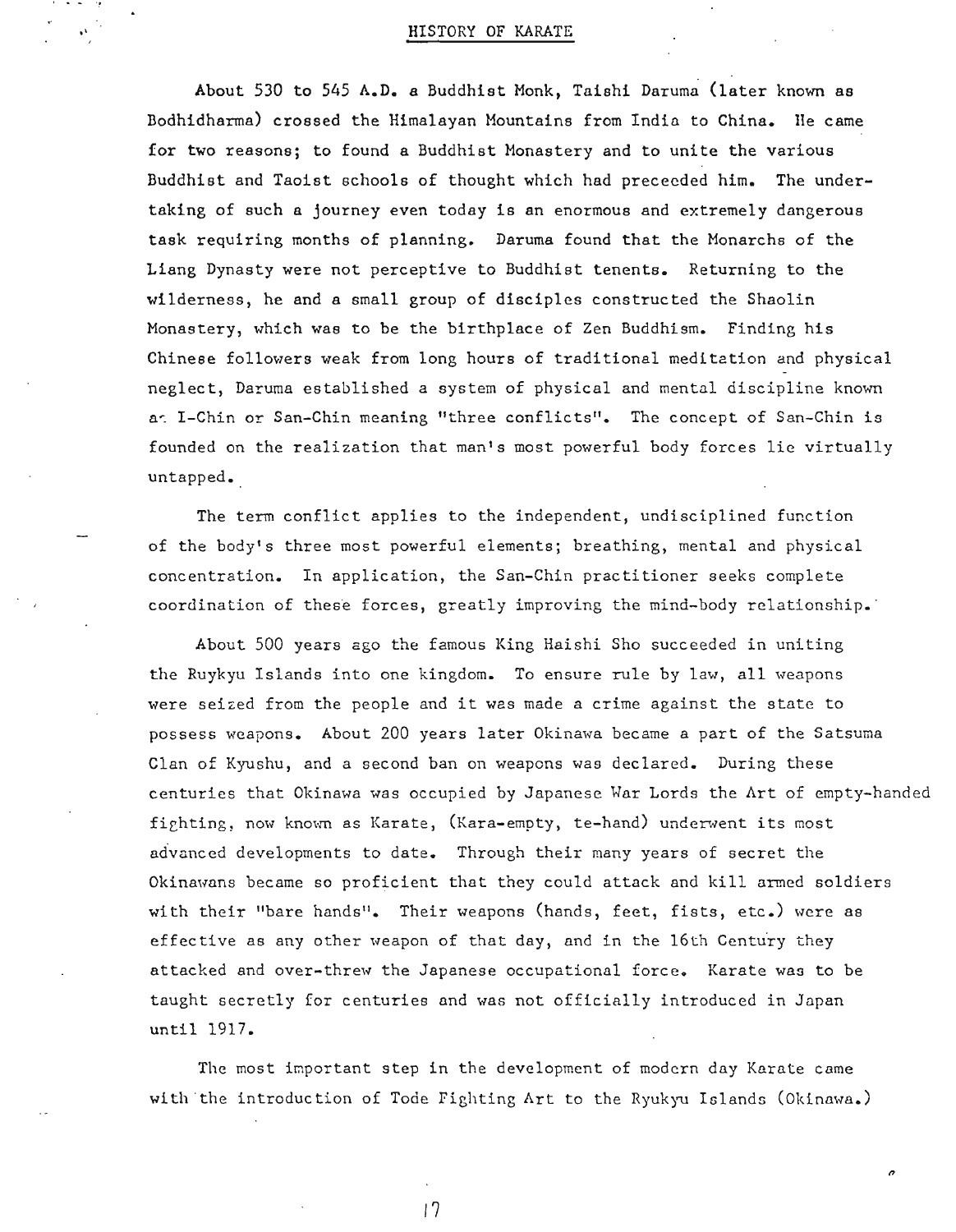¥

Scattered like stepping stones from the Southern Island of Kyushu to Taiwan in the East China Sea, Okinawans lived a frugel existence. They incorporated flowing movements of Chinese boxing arts into the art of Okinawa-Te (Okinawan Hand) Islanders gave birth to a new ART KARATE (empty hand), the most fierce fighting Art known to man. From this evolution 3 main styles evolved; they being, Shuri Te, Naha Te, and Tomari Te. Taking their names from principal cities on the main island of Okinawa. Naha and Tomari often were referred to as one.

Of the three systems, the person responsible for the development of Naha Te was Kanryo Higahionna. The developer of Shuri Te and probably the greatest Karate-Ka in Okinawa was Sekon Matsurmura, the great Bushi warrior in the Mid Meiji Period (1867 - 1912) and the person who developed Tomari-Te was Kosaku Matsumura.

To breakdown each style syst-m on a basic level so that the reader can understand the history and growth of present day Karate, we can briefly follow each one down to present day Karate leaders in the world.

Shuri Te

Sekon Matsumura was a student of Karate (Tode) Sakugwa. His most notable students were Sekon Matsumura, Yasutsune Ituse, Kentsu Yabu, Chotoku Kyan, Chosin Chibana (Founder of Shorin-Ryu Karate), of all of the aforementioned, these people studied primarily under Sekon Hatsumura and Yasutsune Ituse.

Some of the present day style systems coming from these peoples efforts are: 1. Matsubayashi Shorin-Ryu - headed by Shoshin Nagamine, who instructors were, Kyan, Motobu and Ankichi Arakaki. 2. Okinawa Shorin-Ryu - headed by Katsuya Miyahira whose sensei was Choshin Chibana and Motobu. 3. Shorin-Ryu Shorin Kan headed by Shugoro Nakazato whose sensei was Choshin Chibana. 4. Kuboda Kan - headed by Shinken Taira whose sensei was Kentsu Yabu. 5. Shudo Kan - headed by Toshio Hannue and Koei Kan headed by Eizo Onishi, Hannue and Onishi's sensei was Kanken Toyama, whose teachers were mainly Kentsu Yabu and Choki Motobu.

Also, you have a combination of teachers, Tatsuo Shimabuku, founder of Isshin-Ryu, who had numerous teachers. Three of them being Kyan, Motobu, Miyagi Taira and also some Naha Te instructors.

The founder of Shoto Kan and sometimes called the father of Japanese Karate was Gichin Funakoshi, who is from Okinawa and a student under Ituse and Azato.

Another student of Sekon Matsumura and Yasutsune Ituse was Kenwa Mabuni, who founded the Shito-Ryu Karate which is very popular in Japan today.

 $|9\rangle$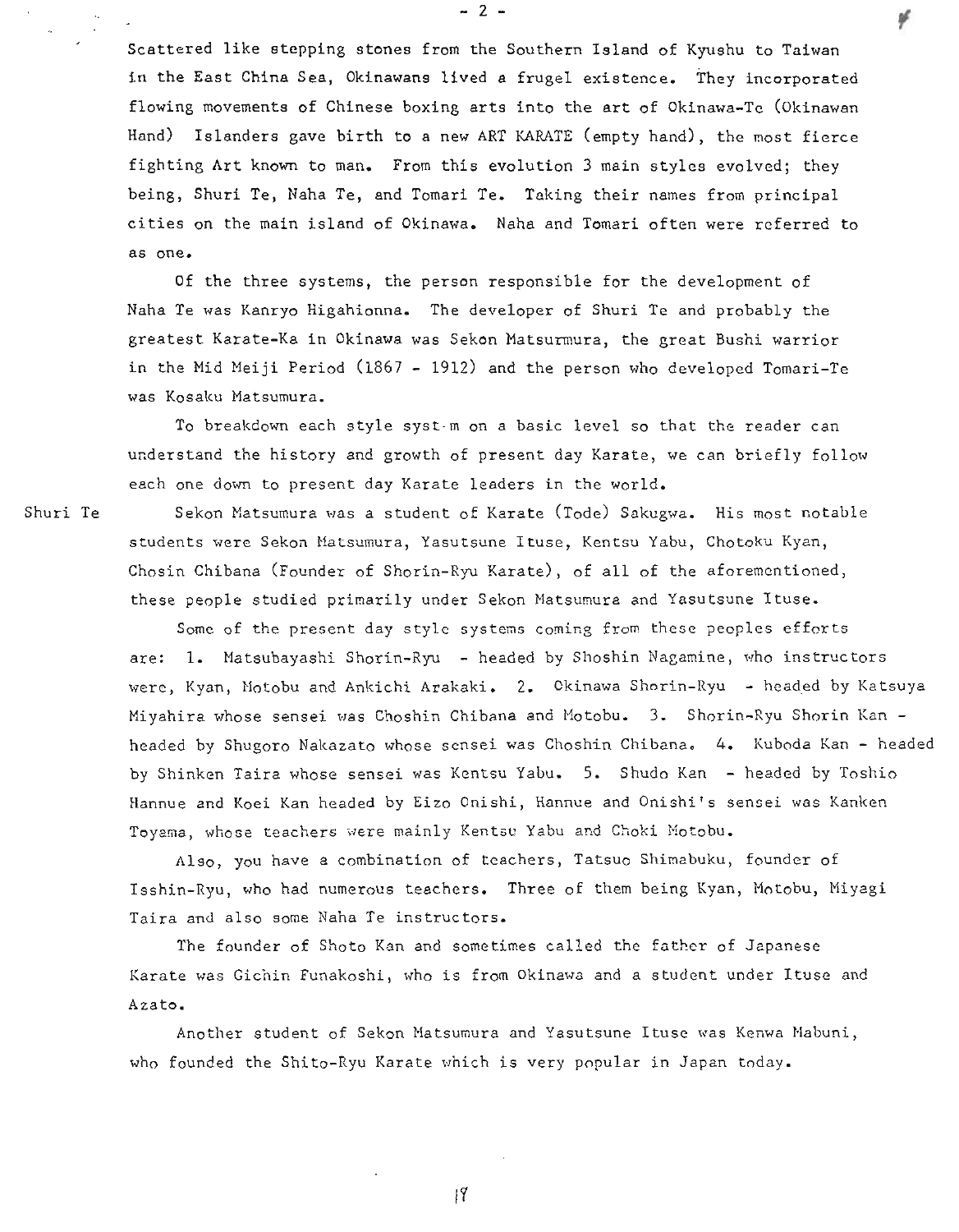The system of Karate enjoying vast popularity in the south island of Kushu, Japan is Chito Ryu Karate founded by an Okinawan named Ysuyoshi Chitose. Chitose was a student of Kyan and other Naha Masters.

Our primary interest in the Master Choki Motobu is that he is part of our schools sensei lineage.

Naha Te Kanryo Higashionna was the present day founder of Naha Te; he is an Okinawan that studied in China and also developed Okinawan fighting techniques around the city of Naha, Okinawa. His most notable students being Seiko Riga, Chojun Miyagi, Juhasta Kyoda, Neichu So, and also Kenwa Mabuni.

> Miyagi was the present day founder of Goju Ryu. Some of his notable students were Sekichi Toguchi, Meitoku Yagi, and Eiichi Miyazto, all of the above are Okinawans.

> Gogen Yamaguchi formed the Japanese Goju Ryu, it is very popular world wide today. He was a student of Miyagi.

Tomari-Te Karate Master Kosaku Matsumora was also an indirect student of Karate Sakugawa. Being born and living in the Tomari area. Tomari and Shuri are in close proximity to each other. Kosaku Matsumora being the direct student of Chyan Makabe (Birdman) who were students of Karate Sakugawa (Tode.)

> Kosaku Matsumora's main student was Kosho Karate-Kempo Shorei Ryu Master Choki Motobu. Motobu studied primarily under Kosaku Matsumora.

Hany Okinawan students in this system later went to Japan to spread Karate and are Masters themselves today claim Motobu as their teacher; Yasuhiro Konishi, Katsuya Miyihara, Kanken Toyama, ect.

Master Robert A. Trias is the Director of the United States Karate Association, his first Karate Sensei was T'ung Gee Hsing, who was a student and studied with Master Choki Motobu. Nr. Trias, who was in Tulagi British Soloman Island in World War 11, was Master Hsing's student.

Mr. Phillip W. Koeppel is a student of Master Robert A. Trias. Our Shorei Ryu sensei lineage is traced back to Okinawa. It is important to know the history of our teachers since our school teaches strict Shorei Karate.

 $19$ 

 $- 3 -$ 

4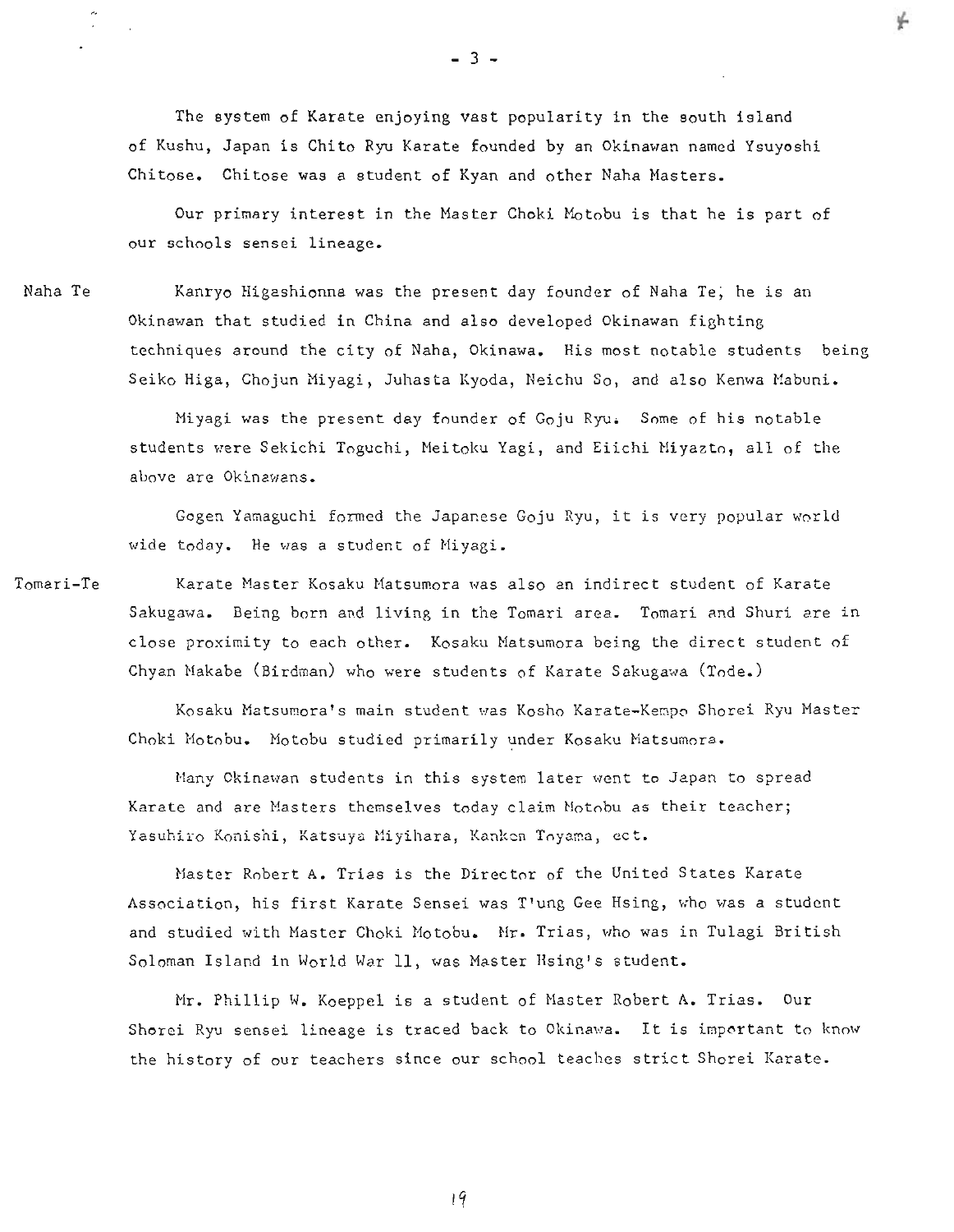In this brief History of Okinawan Karate, we have by-passed many Okinawan Masters, but we have tried to highlight the three specific areas in the development of Okinawan Karate in our particular style system.

. . .

In America today there are many Karate schools. There are also many styles and systems. Although the basis of <sup>K</sup>arate began thousands of years ago, there has been <sup>a</sup> gradual changing in the execution of its techniques. Each Haster of the past has added his own special ideas to produce today <sup>a</sup> form of unarmed self-defense equalled by no other means••••• but it is not over; it is just beginning. Changes are being made even now by the Karate Masters of today. Karate is on the move. Its history is being written day by day as it continues to strive for self-betterment in the Art and character of its followers.

## UNITED STATES KARATE ASSOCIATION SEAL

The significance of the red, white, and blue. First, they are the colors of our flag. Secondly Taishi Daruma1s phisophy is represented by the seven red stripes for the seven failures in his life. The word Karate in red for the eighth when he rose victorious. The five white stars on the blue field signify the five original fist strengths.

| 1. Dragon  | - Body strength                                |
|------------|------------------------------------------------|
| 2. Tiger   | - Bone strength                                |
| 3. Leopard | - Inner and outer strength                     |
| 4. Crane   | - Hidden or spiritual strength                 |
| 5. Snake   | - Breath strength or power of the Saika Tanden |

The blue field is for greatness or vastness symbolizing the  $U.S.K.A.*s$  purpose of spreading Karate. Red is for the courage of Daruma. The remaining color, white, is for purity of body, mind, and soul, which is developed through devotion to true Karate science and ethics.

Modern Karate may be considered to be Shorei and Goju Styles.

K - Knowledge A - Attitude R - Respect, Rightness A - Ability T - Technique, Training E - Effort

The four(4) elements of Karate are:

- 1. Speed 2. Power
- 3. Technique
- 4. Breathing

V

- 4 -

 $\mathbf{r} \neq \mathbf{r}_\mathbf{k}$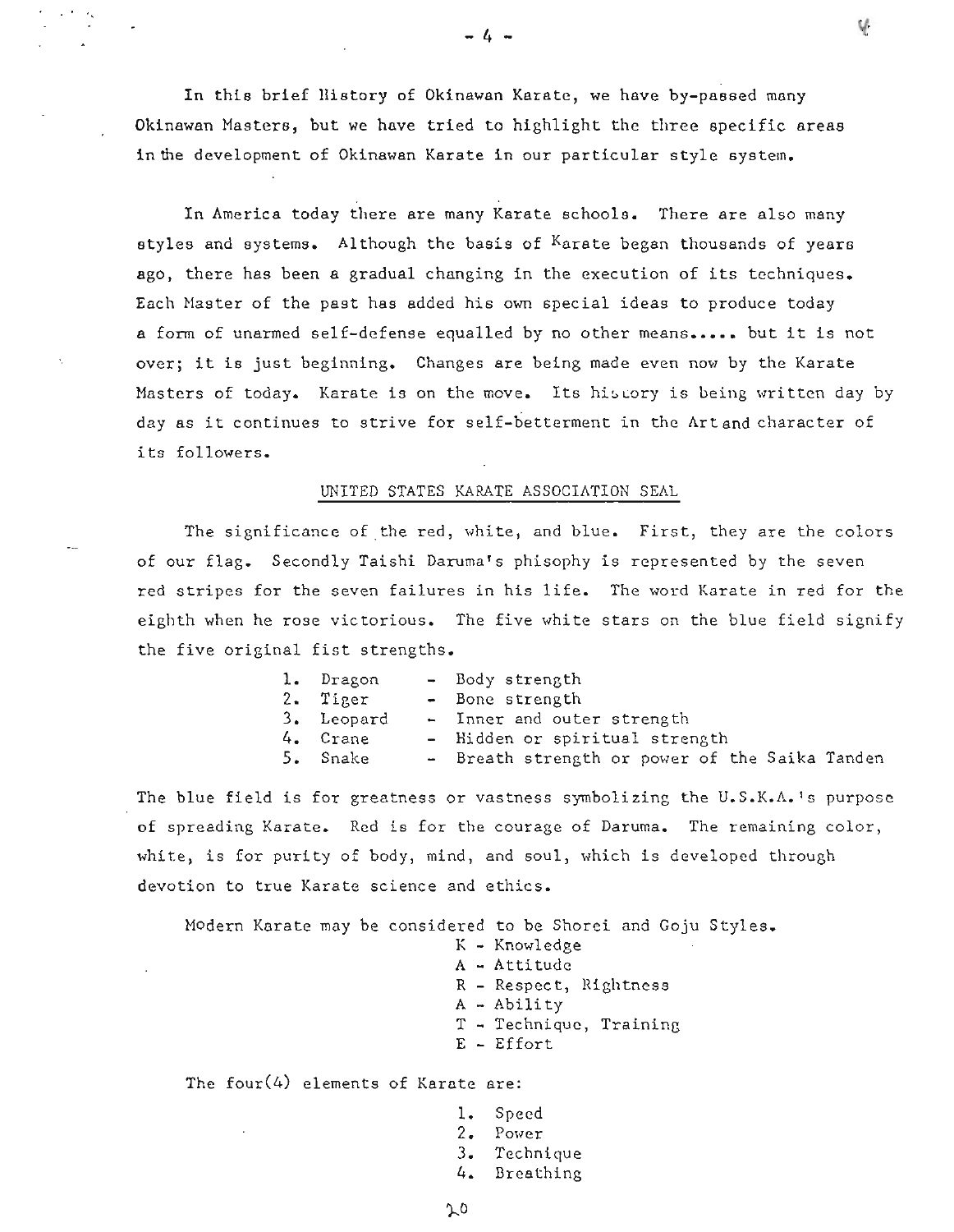### SCHOOL EMBLEM

MASKA KONFPEL emblem is called "Buddha's Double-bladed Axe". It is the personal insignia of Master Phillip Koeppel, 7th Dan.

This  $4\frac{1}{2}$ <sup>1</sup> special emblem has only been awarded to nine persons. Its requirements are the same as its meaning:

> The color white stands for purity The color black stands for strength The eight sides represent the "Eight-fold Path":

|  | 1. Right Understanding |  | 5. Right Occupation  |
|--|------------------------|--|----------------------|
|  | 2. Right Thoughts      |  | 6. Right Effort      |
|  | 3. Right Speech        |  | 7. Right Mindfulenss |
|  | 4. Right Conduct       |  | 8. Right Meditation  |

These eight precepts encircle the Axe itself, which has four sides, representing the Four Noble Truths":

- 1. There are sufferings in Life
- 2. Sufferings are caused by ignorance
- 3. Suffering ceases when one overcomes ignorances When a person reaches this condition, he is said to be enlightened.
- 4. The way, or path, to overcome the causes of ignorance is the Eight-fold Path.

The Axe is double-bladed, representing the direction of these tenents toward oneself (Hinayan) and for the benefit of others (Mahyan.) The nine persons to whom this award has been presented are:

|  | 1. R. A. Trias                           |  | 4. C. E. Wilson | 7. R. C. Moore  |
|--|------------------------------------------|--|-----------------|-----------------|
|  | 2. W. H. Foster (Rev.) 5. A. D. Zvirblis |  |                 | 8. Glenn Keeney |
|  | 3. J. W. McLain                          |  | 6. R. J. Holman | 9. Mel Wise     |

There is a small,  $1\frac{1}{2}$ " duplicate of this emblem which may be awarded to special dedicated students of these men.

#### KARATE

KATA – KUMITE – WAZA

++++++++++++++++++++++++++++++++++++++++++++++++++++++++++++++++++++++++++++++++++

#### SCHOOL CREED

I shall conduct myself in a manner which will reflect credit upon myself and the School.

<sup>I</sup> shall be loyal to this School and to the science it teaches.

I shall be honest and exercise inegrity with the purpose of developing

cooperation nnd trust with students, instructors and the dojo Master.

I shall use Karate and Judo knowledge only in defense of my life, my family and my country.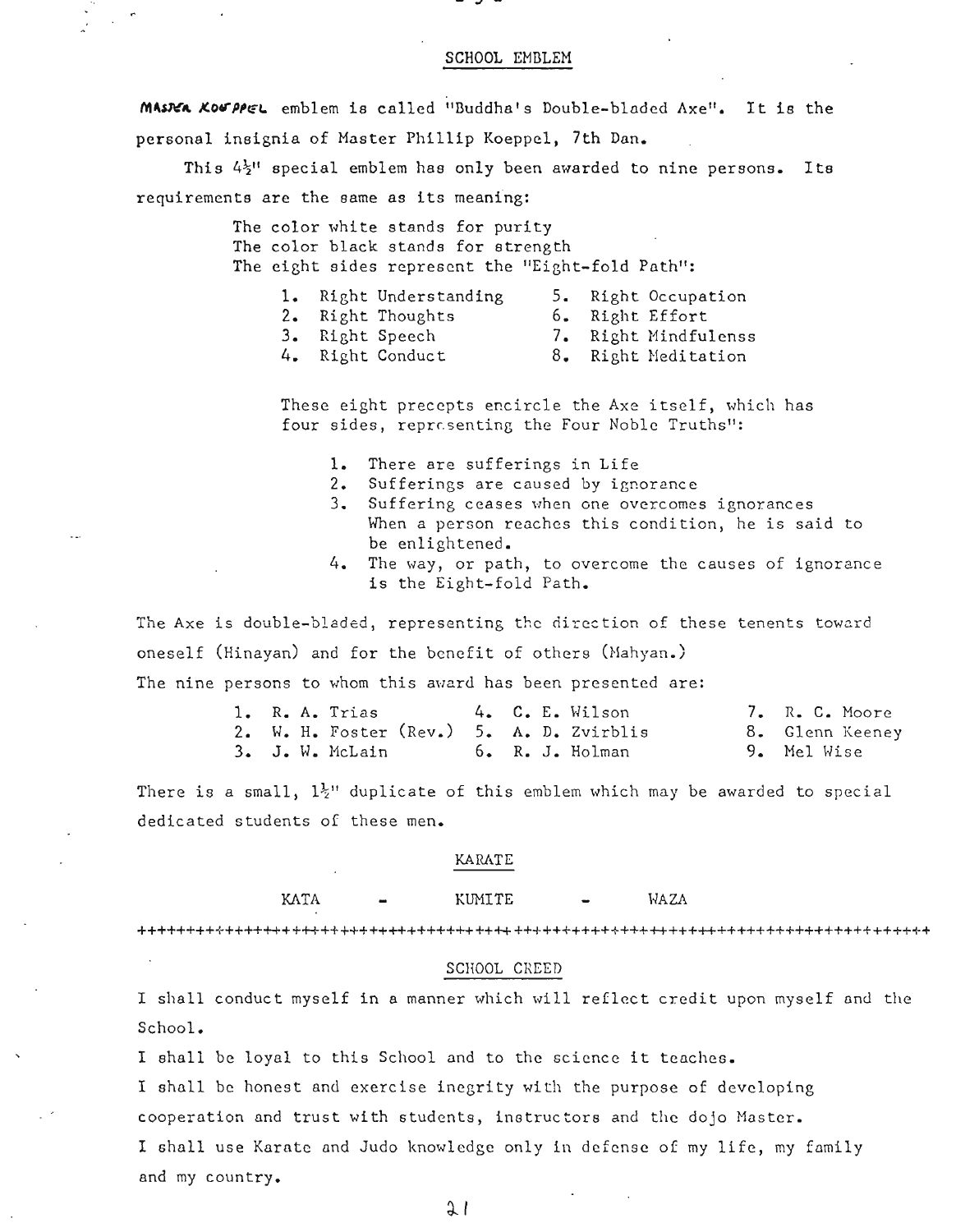

 $22$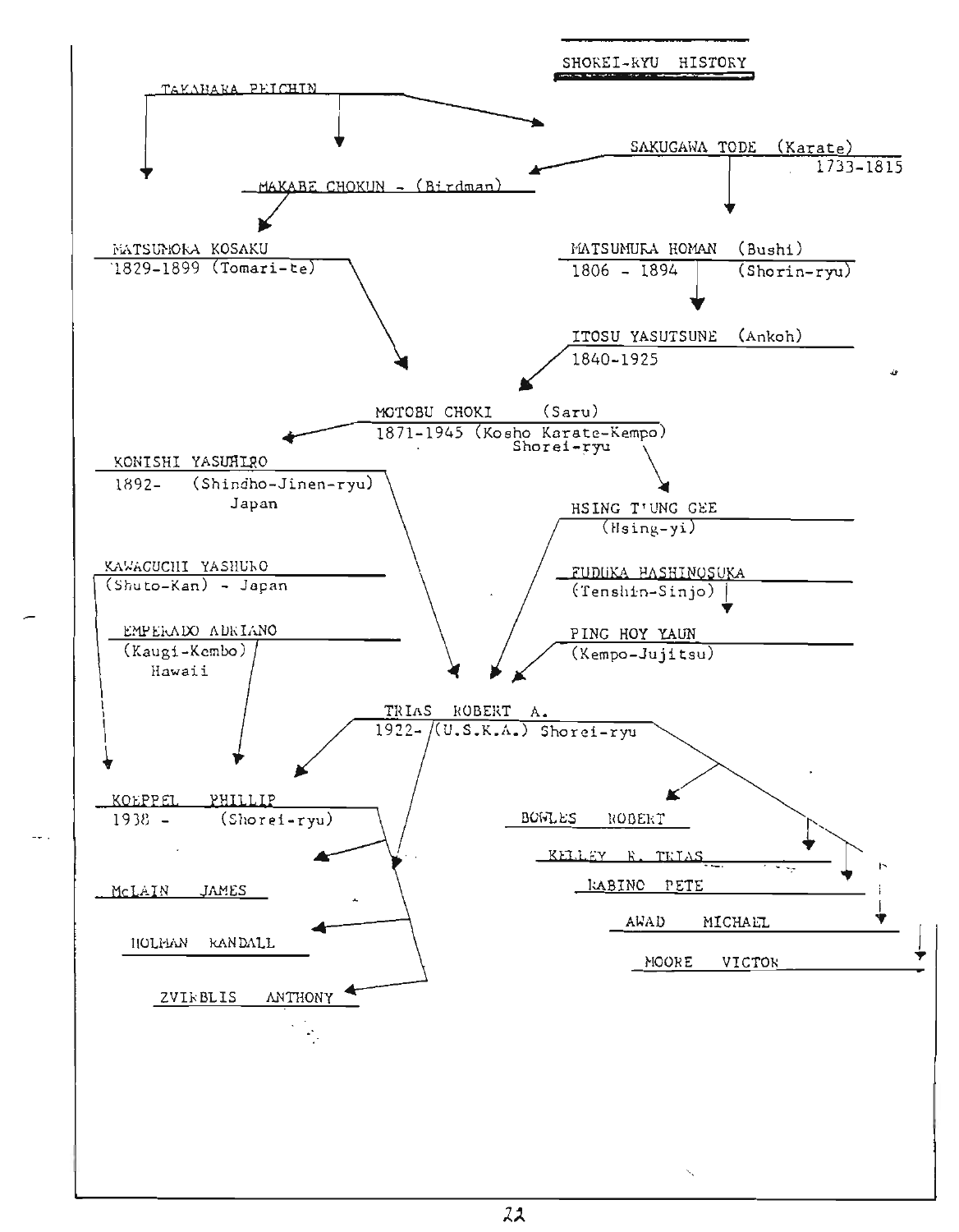### INTRODUCTION OF KARATE IN AMERICA

The following information is not meant to criticize anyone but to give the facts on the introduction of karate and a better<br>understanding of its history and growth in America. The inunderstanding of its history and growth in America. formation is from direct quotes from the pages of Master Trias' Shuri-ryu manuals titled, "Okinawan Karate-Methods of Shuri-ryu."

Master Trias' study of karate dates back 35 years (1942). Since then he has travelled the entire world and has introduced either karate-do, sport karate or the use of martial art weapons in this country and many foreign countries. He was the first Caucasian to study the Chinese system of Hsing-yi (Tode) during the war years from <sup>a</sup> Chinese priest from Canton China.

Karate was first introduced in the united States by Master Trias in <sup>1945</sup> where he opened the first karate school (1946) in the nation. In 1948 he formed now the largest karate organization in the world, the United States Karate Association. In 1955 he conducted the first karate tournament in this country. In <sup>1955</sup> he formed the first rules for karate competition (these same rules with slight variations are still being used for karate competition throughout the world). In <sup>1958</sup> he wrote the first textbook in this country. In <sup>1959</sup> the first training film in this country. In 1963 the first world tournament in this country. In 1968 the first professional tournament in this country. From then on he has been responsible for many other firsts. It should be made perfectly clear that an American (Master Trias, 1945) brought karate to this country way before any Japanese or any other Orientals or Caucasians. There are many books, articles and individuals, etc. who claim first for introducing karate and/or kempo into this country. However, you will note that Master Trias' first style of martial arts was called Shuri Karate Kempo or Shorei Karate Kempo. Shuri-rye karate (Shorei in Japanese) , also called Shuri-de or Shuri-te, system originated from the Shorin-ji ryu Chinese system. Shuri-ryu is considered the "ancient karate" of Okinawa. Many schools have modified this art and are now teaching under different names i.e. Seito Shonen, Shorei, Shindho Jinen, Shorin Motobu-ha or Motobu-ryu, etc. Okinawan Master Sekon Matsumura divided the mass Okinawan styles that were being taught in Okinawa (1870) in two categories called Shuri-de and Naha-de. All Okinawan styles were later combined and called Okinawan-te.

Master of Shorei Karate Kempo, Choki Motobu, student of Matsumura and later of Yasutsune (Ankoh) Ilosu is considered Father of Shuri-rye Karate. Motobu met Chinese Master of Hsing-yi Tode, Tung Gee Hsing who at the time was living in Kume Mura in Okinawa. Many Okinawan masters at that time were very eager for further

"',,-.-"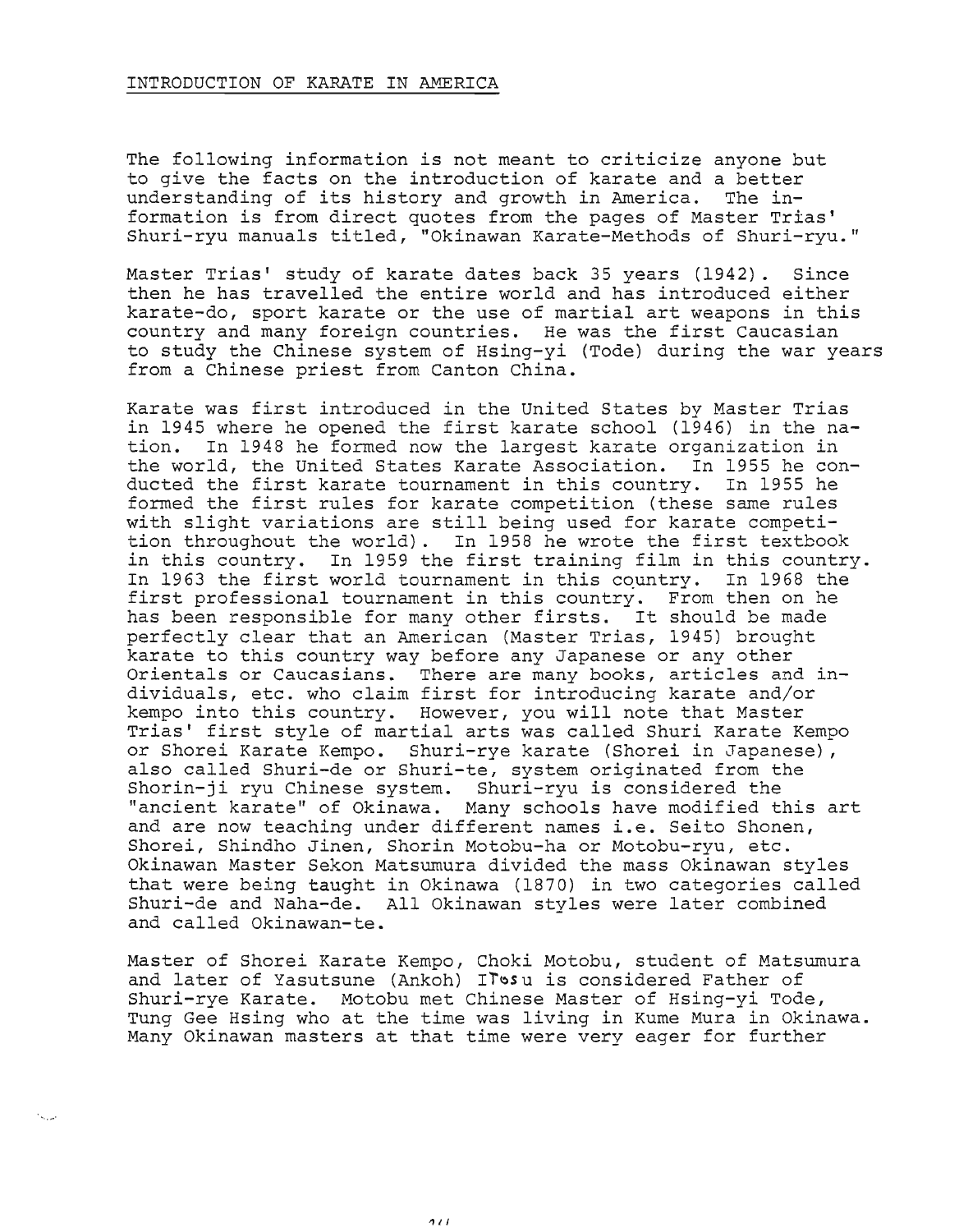knowledge of the Chinese arts and were journeying into China (during 1900-1930) desperately in attempts to secure further information on the ancient Chinese arts. For many Okinawans and Japanese it was <sup>a</sup> blessing when <sup>a</sup> Chinese martial artist visited, lived or worked in their countries that could be persuaded into revealing any information on the much sought after Chinese techniques, so as to incorporate them into their own styles. Motobu combined rudiments of Okinawan Shuri-rye with Hsing's Chinese system of Hsing-yi. These combined systems were then called Shuri Karate Kempo or Shorei Karate Kempo. (Okinawan Kobayashi-Shorin and Uechi-ryu styles also come from this line of teaching). Motobu died in Okinawa in 1944. Hsing is believed to have died in Taiwan in 1955. Motobu's nephew, James Mitose, living in Hawaii at the time (1946) taught Shorei Karate Kempo under the system banner of Kosho-ryu. Master Motobu's Chief Instructor, Yasuhiro Konichi (10th dan, has now changed his style name to Shindho Jinen-ryu) and today at the age of <sup>84</sup> is still teaching karate and living in Japan. Master Trias' (9th dan) first teacher was Master T'ung Gee Hsing. Directly after Master Trias' discharge from military services in World War II he became the first to introduce karate and the Okinawan Shuri (Shorei) system to the United States. In 1948 Okinawan Shuri (Shorei) system to the United States. Master Trias incorporated some of the Goju-ryu katas into the Shuri-ryu style and this became the beginning of Shorei-Gojuryu, currently being taught by many in the United States today. Master Trias and Master Konichi are the two oldest and active links remaining in the Shuri-ryu system. Master Trias alone is the largest contributing factor in the recent spread (1945- 1976) of the Shuri-ryu system in this country and throughout the world. Master Trias began a mass standardization of the Shuriryu system and along with Shotodan are the only two known systems who have documented its philosophy, katas and techniques with full sYmbolic physical applications and their interpretation. Master Trias is Grand Master of all Shuri-ryu karate. Without him the Shuri-ryu system would have died.

The system's philosophy includes insight, understanding, experience, awareness, perseverance, determination, patience, discipline, humility, fellowship, awareness and health through intrinsic energy and breath, the use of energy without tenseness, strength without hardness, pliability without stiffness and physical fitness within the structure and studies of physics, anatomy, psychology and physiology.

In the final analysis, it is obvious that the Chinese arts had <sup>a</sup> great influence on all Okinawan karate. There are other fam-